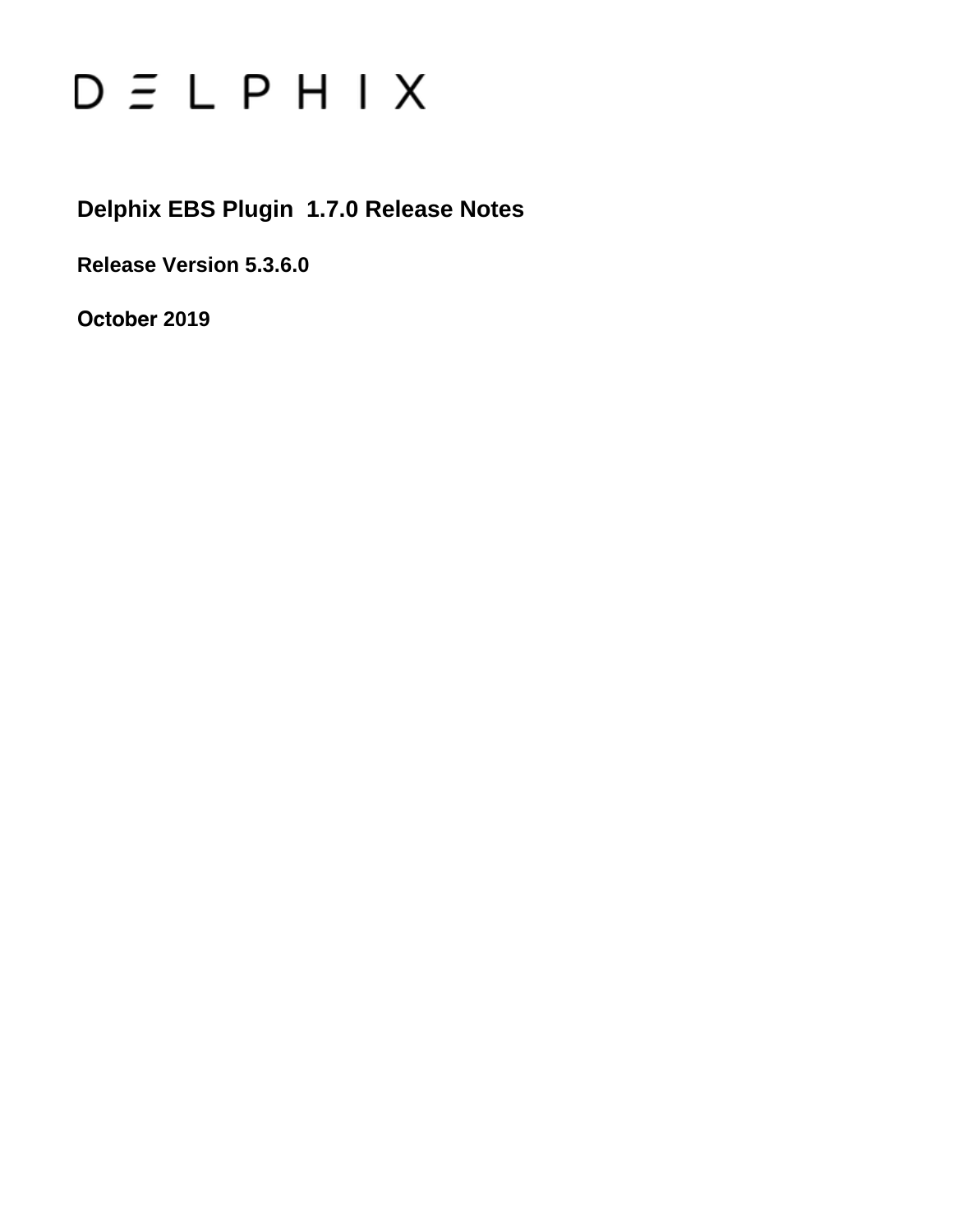Delphix EBS Plugin 1.7.0 Release Notes You can find the most up-to-date technical documentation at: **[docs.delphix.com](http://docs.delphix.com)** The Delphix Web site also provides the latest product updates. If you have comments about this documentation, submit your feedback to: infodev@delphix.com

© 2019 Delphix Corp. All rights reserved.

Delphix and the Delphix logo and design are registered trademarks or trademarks of Delphix Corp. in the United States and/or other jurisdictions.

All other marks and names mentioned herein may be trademarks of their respective companies.

Delphix Corp. 1400 Seaport Blvd, Suite 200 Redwood City, CA 94063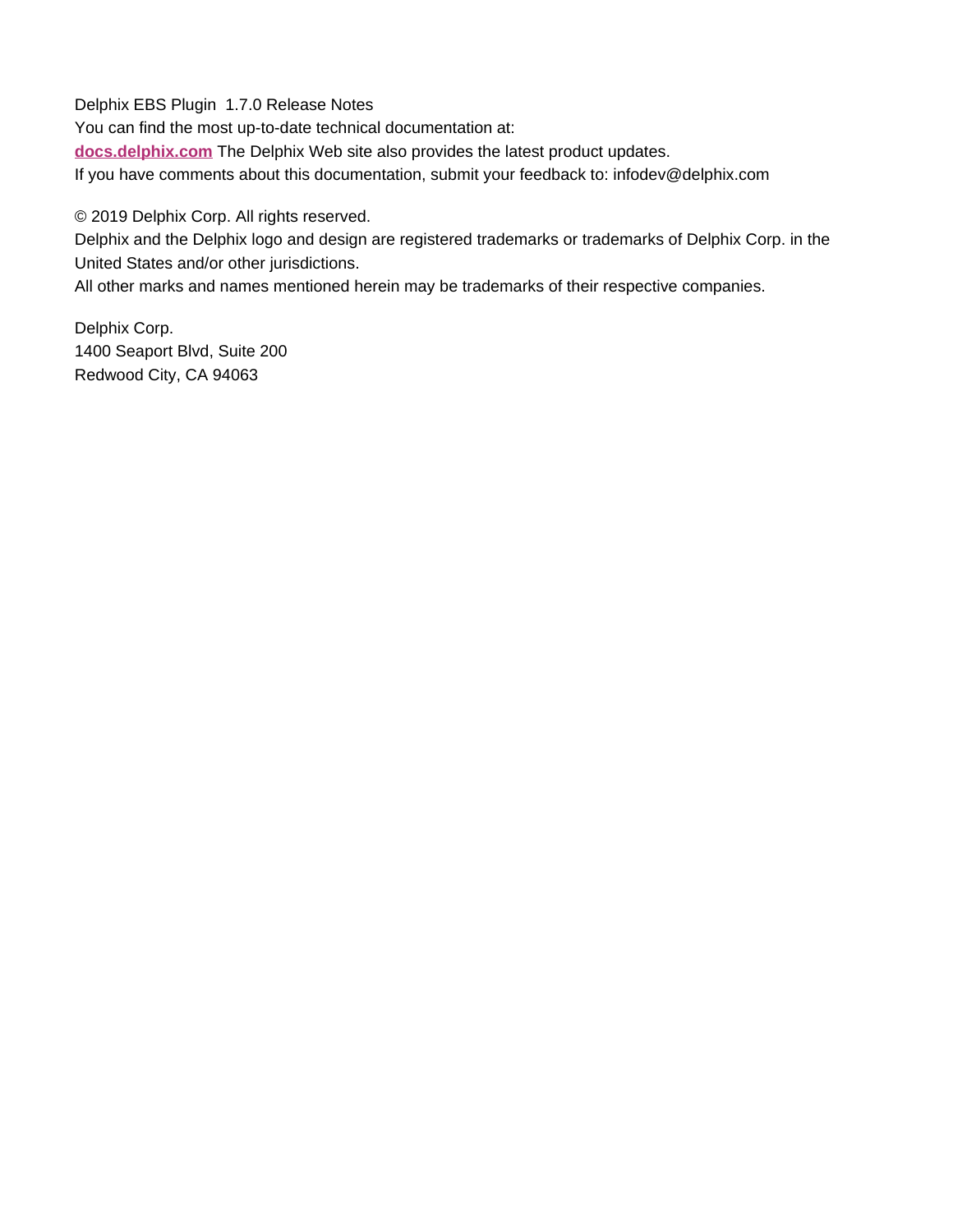## **EBS 12.2 Plugin 1.7.0 Release Notes**

# **New Features**

EBS Plugin version 1.7.0 introduces a new feature to change the title page for Oracle EBS appsTier JAVA based forms interface.

# **Plugin Installation**

Plugins to support EBS virtualization are not automatically included in the Virtualization Engine deployment and are installed by Delphix Professional Services or Technical Support. A Support case can be opened requesting installation by following this **[link](http://support-tickets.delphix.com/)**.

# **Migration and Compatibility**

### **Supported Versions**

Oracle SI dbTechStack and Database

### **EBS 12.2**

- Oracle11gR2 v11.2.0.4
- Oracle12cR1 v12.1.0.2

**C** Oracle does not yet support the multi-tenant option for E-Business Suites, so Delphix cannot support this either.

### **Oracle EBS appsTier**

- Single-node appsTier
- Multi-node appsTier with shared APPL TOP

The Delphix Engine does not provide support for provisioning a multi-node appsTier where the APPL TOP is not shared between nodes.

### **Supported Operating Systems**

- Linux SLES 9, 10, 11; RHEL 5, 6, 7, OL 5, 6
- $\bullet$  Solaris SPARC 9, 10, 11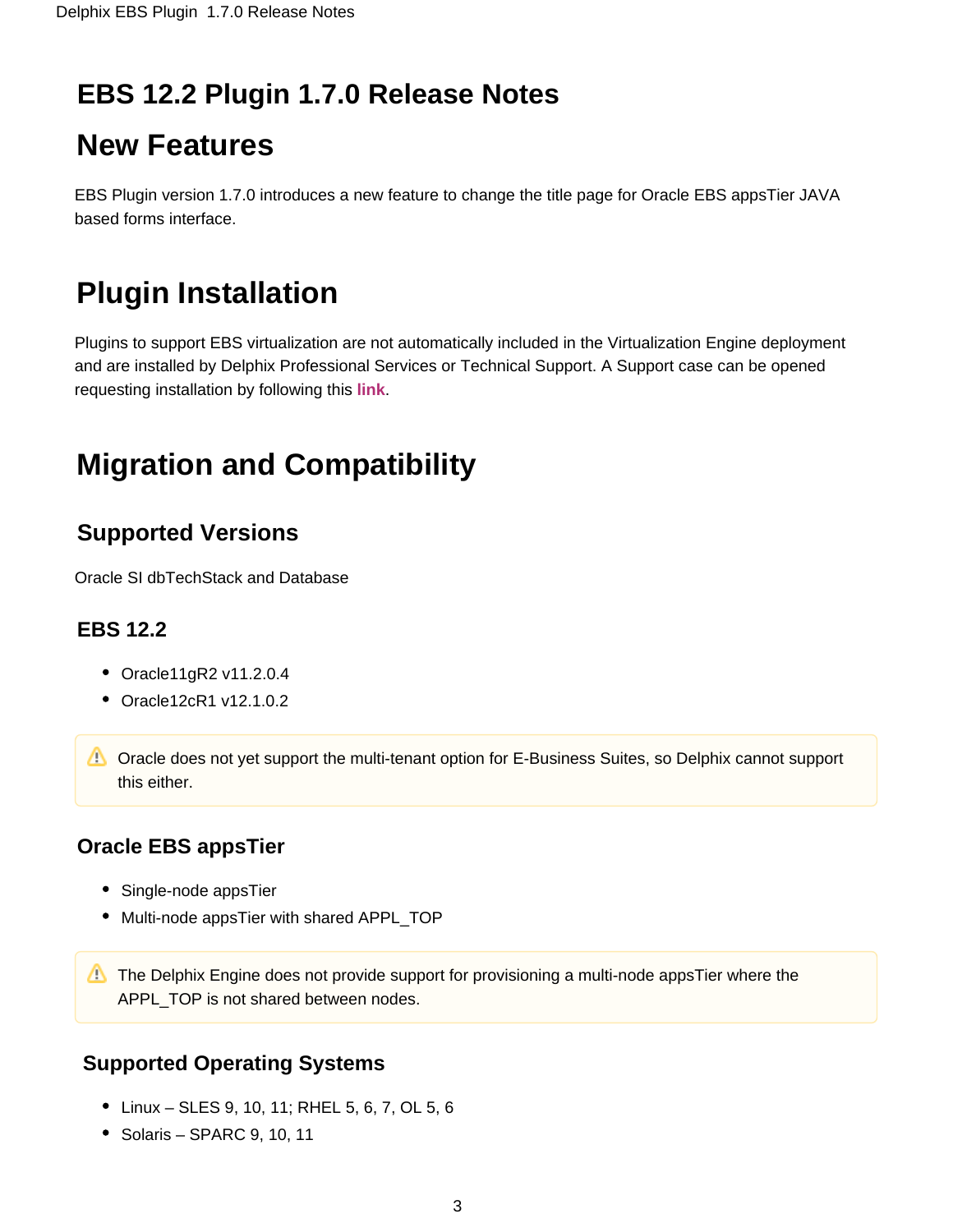Advanced Interactive eXecutive (AIX) – See the matrix at the bottom of **[Oracle E-Business Suite Support](https://docs.delphix.com/display/DOCS535/Oracle+E-Business+Suite+Support+Matrix)  [Matrix](https://docs.delphix.com/display/DOCS535/Oracle+E-Business+Suite+Support+Matrix)**.

### **Plugin/Delphix Engine Compatibility**

Plugins should be installed on compatible Delphix Engines per the table below:

|  |  |  | For EBS 12.2 customers: |
|--|--|--|-------------------------|
|--|--|--|-------------------------|

| Delphix Engine   EBS_1.2.0   EBS_1.3.0   EBS_1.3.1   EBS_1.4.0   EBS_1.5.0   EBS_1.6.0   EBS_1.7.0 |     |     |     |     |     |     |     |
|----------------------------------------------------------------------------------------------------|-----|-----|-----|-----|-----|-----|-----|
| 5.1x                                                                                               | No  | No  | No  | No  | No  | No  | No  |
| 5.2.2.x                                                                                            | No  | No  | No  | No  | No  | No  | No  |
| 5.2.3x                                                                                             | Yes | Yes | No  | No  | No  | No  | No  |
| 5.2.4.x                                                                                            | Yes | Yes | No  | No  | No  | No  | No  |
| 5.2.5x                                                                                             | Yes | Yes | No  | No  | No  | No  | No  |
| 5.2.6x                                                                                             | Yes | Yes | No  | No  | No  | No  | No  |
| 5.3.0.0                                                                                            | Yes | Yes | Yes | No  | No  | No  | No  |
| 5.3.1.0                                                                                            | Yes | Yes | Yes | No  | No  | Yes | Yes |
| 5.3.2.0                                                                                            | Yes | Yes | Yes | Yes | Yes | Yes | Yes |
| 5.3.3.0                                                                                            | Yes | Yes | Yes | Yes | Yes | Yes | Yes |
| 5.3.4.0                                                                                            | Yes | Yes | Yes | Yes | Yes | Yes | Yes |
| 5.3.5.0                                                                                            | Yes | Yes | Yes | Yes | Yes | Yes | Yes |
| 5.3.6.0                                                                                            | Yes | Yes | Yes | Yes | Yes | Yes | Yes |

### **Plugin Upgrade Path**

#### **Path A - New plugin installation for EBS customers:**

Upload 1.7.0 plugin for EBS 12.2 customers

#### **Path B - Existing EBS customers with different plugin version:**

#### **For EBS 12.2 customers:**

**Your Version Recommended Upgrade Path to 1.7.0**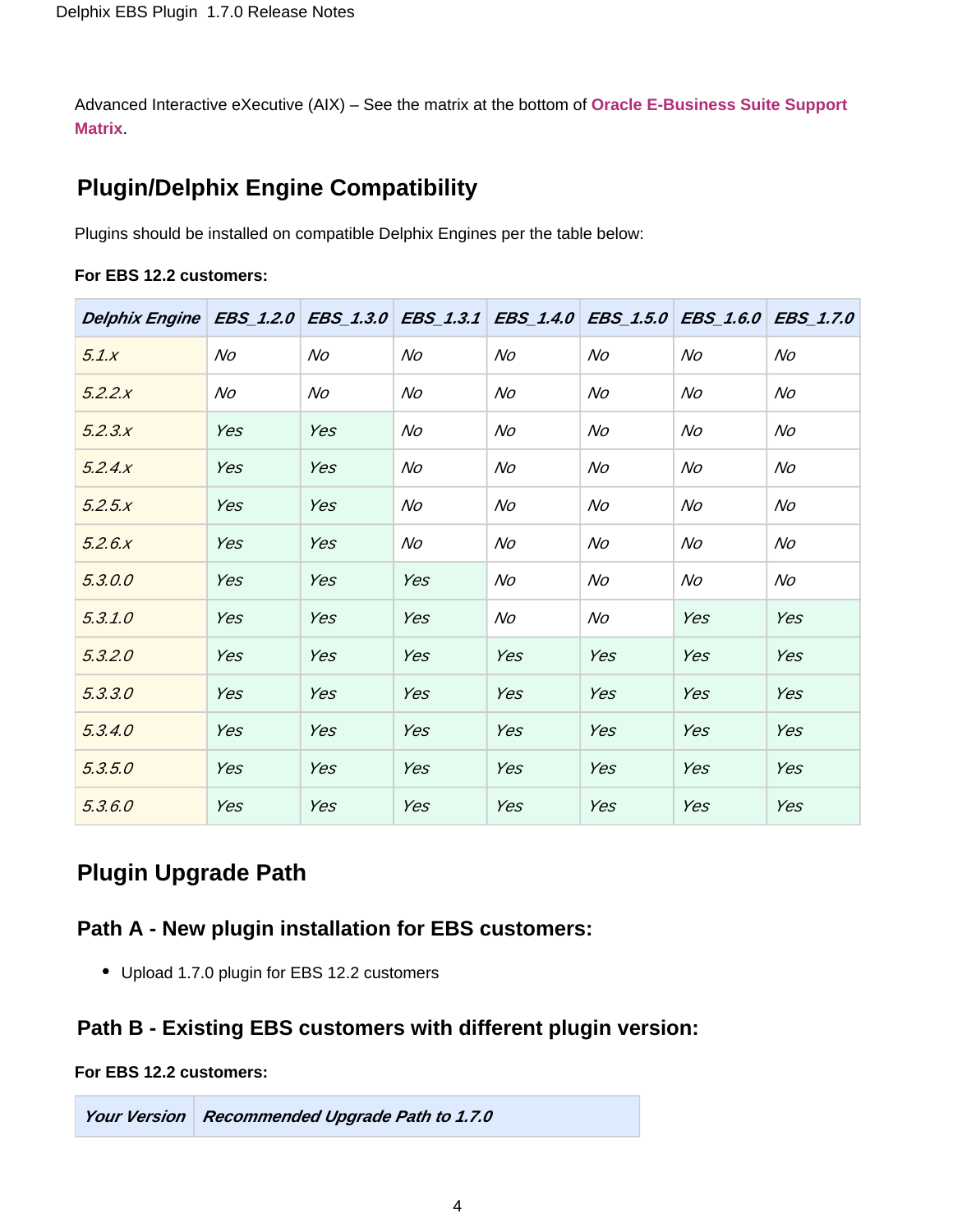| 1.0.0 | Upgrade to 1.1.0 and follow the upgrade path below. |
|-------|-----------------------------------------------------|
| 1.1.0 | Upgrade to 1.2.0 and follow the upgrade path below. |
| 1.2.0 | Upgrade to 1.3.0 and follow the upgrade path below. |
| 1.3.0 | Upgrade to 1.4.0 and follow the upgrade path below. |
| 1.3.1 |                                                     |
| 1.4.0 |                                                     |
|       | Upgrade to 1.5.0 and follow the upgrade path below. |
| 1.5.0 | Upgrade to 1.6.0 and follow the upgrade path below. |

Example : Upgrade path for EBS 12.2 customer with existing Plugin version 1.1.0 who wants to upgrade to 1.7. 0 Plugin version : 1.1.0 > 1.2.0 > 1.3.0 > 1.4.0 > 1.5.0 > 1.6.0 > 1.7.0

- Customers should skip minor Plugin 1.3.1 version upgrade.
- If EBS 12.2 customers are on Plugin version 1.3.1, the plugin upgrade path will be : 1.3.1 > 1.4.0 >  $1.5.0 > 1.6.0 > 1.7.0$

#### **Key points:**

- Plugin 1.7.0 supports IDEA-229: Change EBS Title on provision / refresh for EBS12.2 customers.
- Customers can skip a patch plugin release upgrade if they intend to upgrade their plugin to a higher version. The Delphix Engine simply ignores patch versions when handling plugin upgrade logic. It only validates the major/minor plugin version during the plugin upgrade.

#### **Unsupported EBS Versions and Features**

- Sudo Privilege Plugin for EBS 12.2 release
- Support SSL enabled Environment
- $\bullet$  V<sub>2</sub>P

# **Known Issues**

EBS plugin version 1.7.0 contains the following known issues:

| $\mathsf{K}$ | Summary | Workaround / Comments |
|--------------|---------|-----------------------|
| ev           |         |                       |